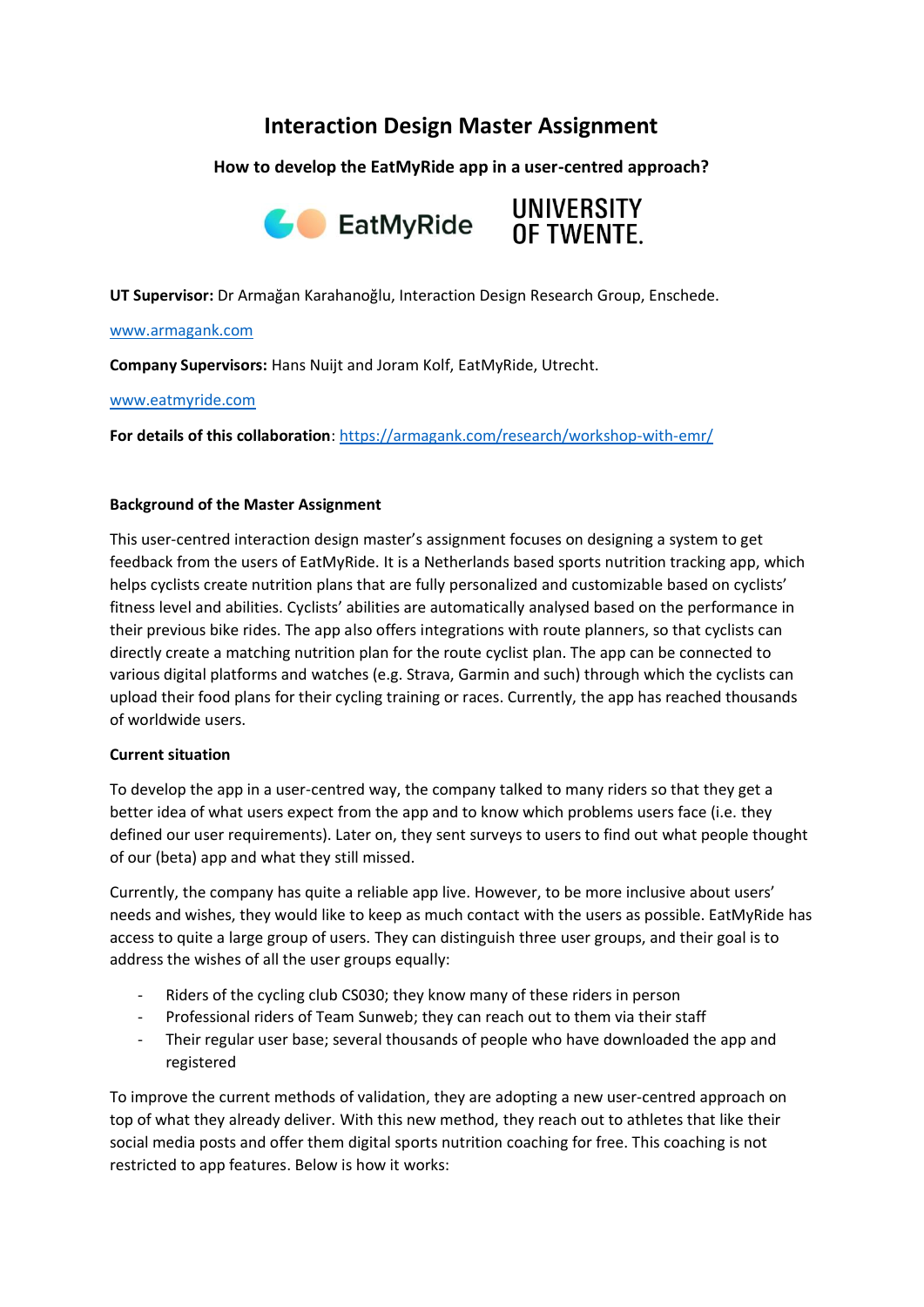- They deliver coaching, which is just app usage via features they already have deployed.
- They deliver coaching comparable to features designed but not yet deployed. For those, they try to deliver the same value manually via email/chat for the time being. For example, a user provides its typical pre-race breakfast, and they provide back better suggestions (if needed)
- They hope users come up with more requests because they feel like asking us anything. Besides, they hope to create a group of 'ambassadors'.

While the group is still small (and not fully scalable), the positive response rate is high. They first assess their needs and tell them what they can do. Then they ask for their goals and timelines. Based on this all, they set several steps to follow and define the next steps. The risk is that the users reply mostly to the things the company suggest. However, they would like to arrive at a more credible method of collecting user feedback and wishes. The process is only manageable up to several hundred users. However, the workload should decline since they will have more and more automated functionalities over time.

## **The challenge we face and aim of the assignment**

To implement more user-centred features into our app, the company first wants to make sure that they will work on developing the features that enrich the users' experience with the app. The company distinguishes five iterative phases in the app development, through which they implement new features:

- 1. Discovery Finding out which problems users face and what solution they need and how our technology can help them
- 2. Design Designing the app based on the user requirements (i.e. user stories), creating prototypes and letting users test these and give feedback
- 3. Development Actual software development of the functionality
- 4. Deployment Releasing the functionality and popularizing it by marketing
- 5. Updates Maintaining and improving the functionality based on user experience

To perform steps 1 and 2 of the app development decently, they want to set up a system to:

- A. Find out what are the main problems users still face when it comes to sports nutrition.
- B. Validate their solutions for their problems before development and launch of the features (e.g. by letting the users test prototypes)

To achieve this, the company has three main questions:

- 1. How should we design the feedback system in order to inspire the users to give feedback? What are the best practices to reach out to the users of EatMyRide app to find out the problems they face?
- 2. How should we reach out to users to find out which problems they face? Should this be done in the app? If so, at which moment?
	- a. What is the most effective way of collecting feedback? What questions should be asked to users of the app?
- 3. What fosters users' creativity in providing feedback? What should be the protocol for asking for feedback?
	- a. How can we make sure that we get a representative test group that can test prototypes of the app?